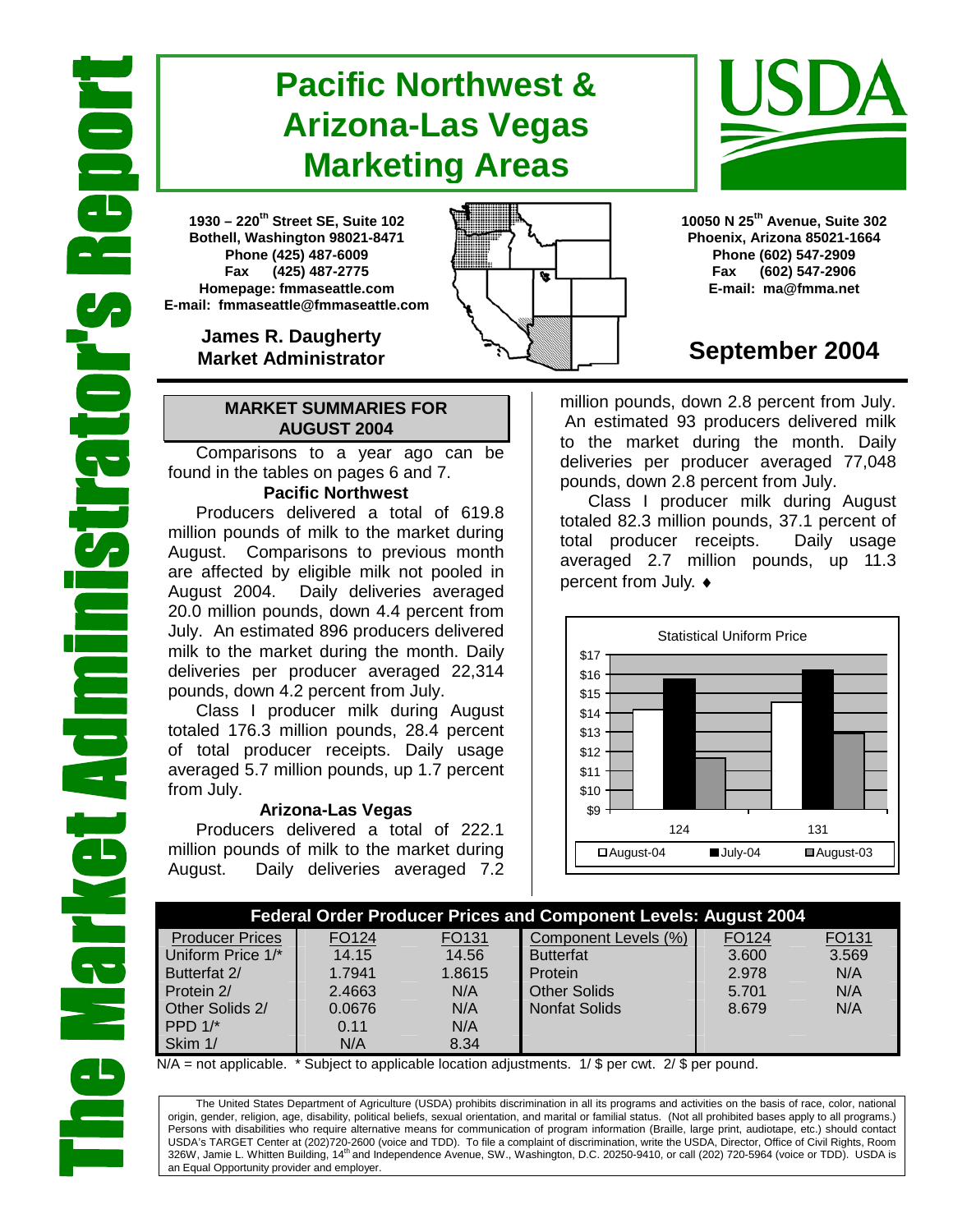### **AUGUST 2004 CLASS PRICES**

August 2004 non-advanced Class Prices were calculated using NASS commodity price surveys from July 31, August 7, 14, 21, and 28, 2004. Component prices for the month are \$2.4663 per pound of protein, \$1.7941 per pound of butterfat, \$0.0676 per pound of other solids, and \$0.7112 per pound of nonfat solids.

 August 2004 Class III and IV prices at 3.5% butterfat are \$14.04 and \$12.46 per hundredweight, respectively. The August Class III price compared to July is down \$0.81. The Class III price is \$0.24 higher than August 2003. The Class III price at 3.67% butterfat is \$4.43 above the support price of \$9.90 at 3.67% butterfat.

Class II butterfat was announced at \$1.8011 per pound. Class I skim and butterfat and Class II skim prices for August 2004 were announced on July 23, 2004. The Class II price at 3.5% butterfat is \$13.13 for August 2004 .

| <b>FINAL: NASS COMMODITY PRICES</b> |          |          |            |  |  |  |
|-------------------------------------|----------|----------|------------|--|--|--|
|                                     | July     | August   | Change     |  |  |  |
| Cheese*                             | \$1.5695 | \$1.5167 | $-$0.0528$ |  |  |  |
| <b>Butter</b>                       | \$1.8269 | \$1.6101 | $-$0.2168$ |  |  |  |
| Nonfat Dry Milk                     | \$0.8513 | \$0.8584 | \$0.0071   |  |  |  |
| Whey                                | \$0.2607 | \$0.2246 | $-$0.0361$ |  |  |  |

\* The weighted average of barrels plus 3 cents and blocks.

**Current Commodity Prices - -** The NASS survey of cheddar cheese prices showed an increase in prices received for 40-pound blocks and 500-pound barrels. The survey of 40-pound blocks showed an increase of 8.06 cents between the August 14 and the September 11 surveys, to \$1.5753 per pound. The survey of 500-pound barrels (**adjusted to 38% moisture**) showed a net increase of 7.01 cents to \$1.5786 per pound.

The NASS butter price showed an increase of 18.41 cents between the weeks ending August 14 and September 11 from \$1.5339 per pound to \$1.7180 per pound.

The NASS nonfat dry milk showed a net increase of 0.16 cents since mid-August to \$0.8630 per pound. The average price for NASS whey showed a net decrease of 0.89 cents since mid-August to \$0.2155 per pound. ♦

#### **OCTOBER'S CLASS I PRICE ANNOUNCEMENT**

 On September 17, the October 2004 Class I price was announced at \$16.68 for the Pacific Northwest Order, and \$17.13 for the Arizona-Las Vegas Order. The Class I price was calculated using NASS commodity price surveys from the weeks of September 4 and 11.

 The October Class III and IV advance skim prices are \$8.53 and \$6.44 per hundredweight, respectively. The butterfat portion of the Class I mover increased 8.25 cents from \$1.7890 to \$1.8715 per pound.

 The October 2004 Class II skim and nonfat solids prices were also announced on September 17. The skim price is \$7.14 per hundredweight, and the nonfat solids price is \$0.7933 per pound for all Federal orders. ♦

| <b>ADVANCED: NASS COMMODITY PRICES FOR</b><br><b>CLASS I PRICE CALCULATIONS</b> |           |          |            |  |  |  |
|---------------------------------------------------------------------------------|-----------|----------|------------|--|--|--|
|                                                                                 | September | October  | Change     |  |  |  |
| Cheese*                                                                         | \$1.5047  | \$1.5958 | \$0.0911   |  |  |  |
| <b>Butter</b>                                                                   | \$1.6058  | \$1.6746 | \$0.0688   |  |  |  |
| Nonfat Dry Milk                                                                 | \$0.8596  | \$0.8622 | \$0.0026   |  |  |  |
| Whey                                                                            | \$0.2280  | \$0.2155 | $-$0.0125$ |  |  |  |
|                                                                                 |           |          |            |  |  |  |

\* The weighted average of barrels plus 3 cents and blocks.

#### **ANALYSIS OF COMPONENT LEVELS IN INDIVIDUAL HERD MILK AT THE FARM LEVEL**

The following is the abstract from the Seattle Market Administrator's study entitled: "*Analysis Of Component Levels In Individual Herd Milk At The Farm Level: 2003.*" A copy of the complete study is available from this office and on our web site at *http://www.fmmaseattle.com.*

Component levels in producer milk pooled on the Pacific Northwest (FO 124), Arizona-Las Vegas (FO 131), and Western (FO 135) Federal Milk Marketing Orders were analyzed for 2003 to determine average levels, regional and seasonal variation, and, when possible, the statistical relationship between components. Handlers regulated under the Pacific Northwest and Western Orders report butterfat, protein, and other solids. Handlers regulated under the Arizona-Las Vegas Order report butterfat only. Producer milk pooled was also valued using Federal order minimum producer prices for the respective orders. For 2003, a monthly average total of 1,643 producers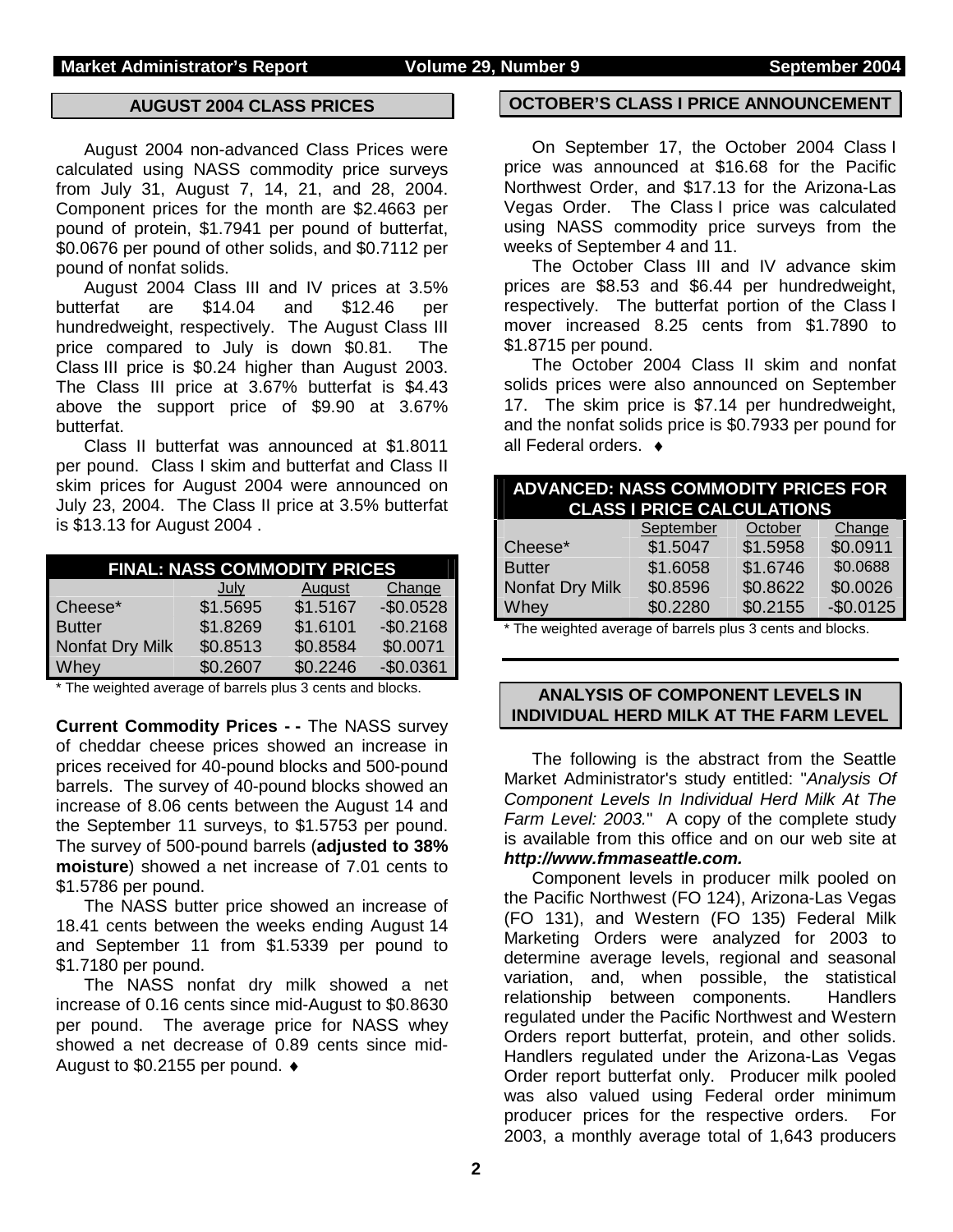#### **Market Administrator's Report Volume 29, Number 9 September 2004**

were pooled on the Pacific Northwest, Arizona-Las Vegas, and Western Orders. During 2003, these producers delivered 14.0 billion pounds to the three markets. The milk shed of the three Federal orders includes Arizona, California, Colorado, Idaho, Nevada, New Mexico, Oregon, Utah, Washington, and Wyoming.

Major findings of this study include:

1. The 2003 average component levels for the Pacific Northwest Order were 3.66% butterfat, 3.04% true protein, and 5.69% other solids. The 2003 average component levels for the Western Order were 3.60% butterfat, 3.04% true protein, and 5.70% other solids. The 2003 average butterfat level for the Arizona-Las Vegas Order was 3.59%.

2. In all three orders, butterfat and protein levels decrease during the summer months and increase in the late fall and winter.

3. Although the volume of producer milk, number of producers, and average milk production per producer varies greatly between regions, there are only small differences in aggregate component levels between geographic regions within the milk shed of the three orders.

4. The Pacific Northwest Order's linear regression in 2003 for protein is  $PRO\% = 1.45 +$ 0.432 \* BF%, with an R-squared of 0.66. The Western Order's linear regression in 2003 for protein is PRO% =  $1.53 + 0.427$  \* BF%, with an Rsquared of 0.48.

The Pacific Northwest and Western Orders' regressions for estimating other solids using butterfat have a very poor correlation (R-squared of less than 0.05). The monthly regression varies between a positive and negative relationship; other solids levels appear to be independent of butterfat levels. ♦

### **DAIRY OUTLOOK**

**Dairy Replacement Prices Jump -** Prices of dairy cow replacements hit a record \$1,720 per head in July, up more than \$400 from a year earlier. Replacement prices jumped since early 2004 mostly because record milk prices boosted demand for dairy heifers. However, the difference between the average replacement price during April-June and the slaughter value for dairy cows was considerably less than it had been during late 2001 and most of 2002 because of higher cull cow prices.

The inventory of dairy replacement heifers (500 pounds and more) stood at 3.6 million on July 1, unchanged from a year earlier but down slightly from 2 years earlier. Total supplies of heifers were down slightly at midyear because Canadian imports were not available. Typically, annual imports of replacements from Canada have been equivalent to 1 or 2 percent of the replacement herd.

Increased demand for replacements has had the greatest impact on prices. Very high milk prices made farmers anxious to keep their facilities completely full and even to stretch capacity if possible. However, the relatively few farm expansions currently underway kept replacement prices from shooting much higher. The second quarter difference between a cow's purchase price and salvage value was just over \$900, \$200 less than during the strong expansion period in 2002. Farmers probably saw the recent high milk prices as temporary in nature and largely irrelevant to investment decisions.

**SOURCE:** "Livestock, Dairy, and Poultry Outlook", LDP-M-122, August 18, 2004, Economic Research Service, USDA. For more information, contact James J. Miller, (202) 694-5184.

#### *(Continued From Page 8)*

processor promotion and research programs. In this capacity, Ms. Coale will promote a competitive and efficient marketplace that benefits U.S. dairy farmers, dairy processors, and consumers. Ms. Coale replaces Richard McKee, who retired April 3, 2004. Since December 2001, Ms. Coale has served as the Dairy Programs' associate deputy administrator.

Ms. Coale's previous experience includes serving as an agricultural marketing specialist with the AMS Dairy Programs for 11 years working with the Federal milk marketing order program. Ms. Coale received a bachelor of science in public service and administration and international agriculture from Iowa State University. ♦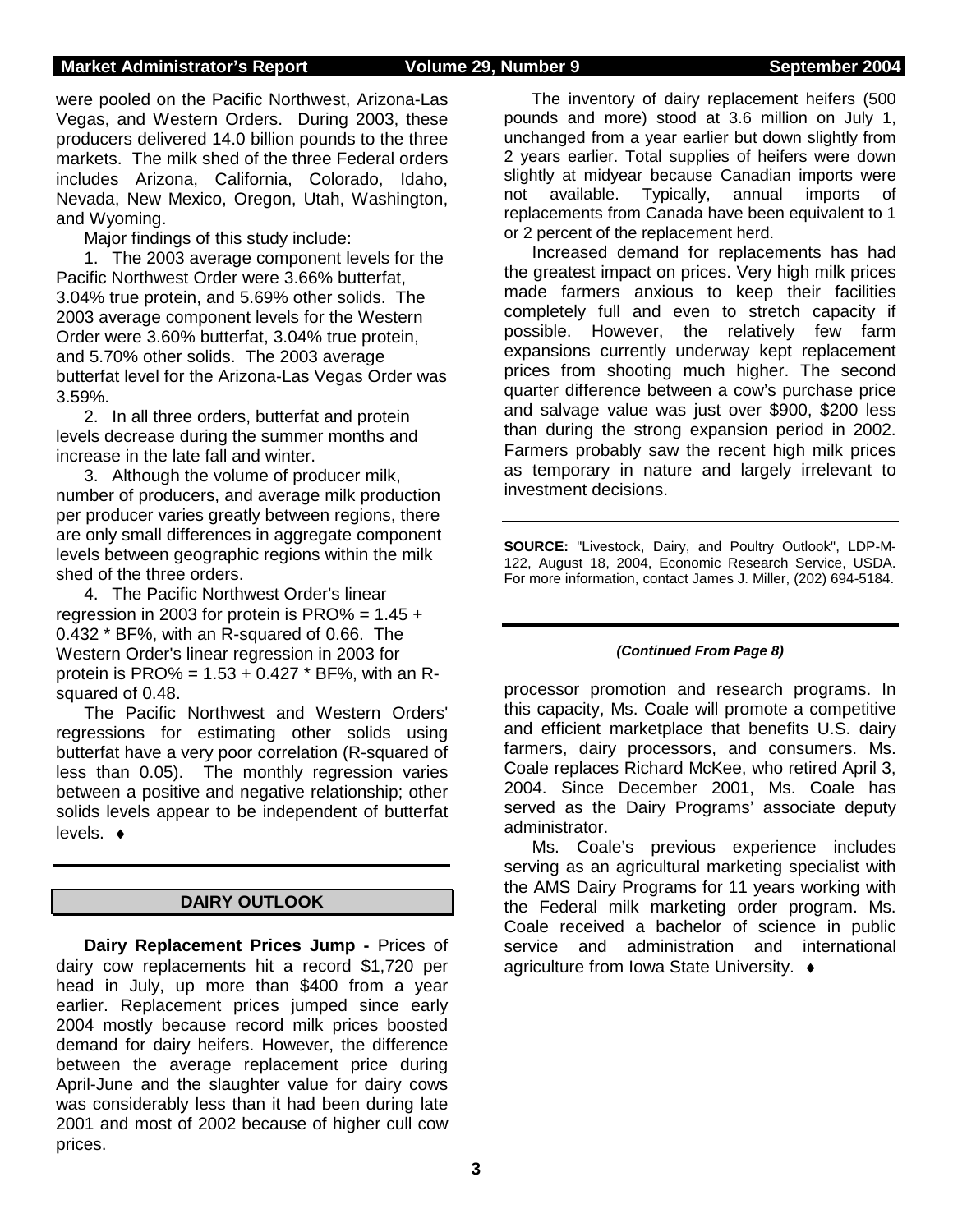#### **Market Administrator's Report Colume 29, Number 9 September 2004**

#### **PRODUCER PRICES FOR THE ARIZONA-LAS VEGAS ORDER**

The July 2004 Market Administrator's Report featured an article which showed how the Federal order calculates the minimum value of producer milk as well as graphical illustrations of the value each milk component contributes to that minimum value. The article included formulas to calculate the Federal order minimum value (FOMV) for both the Pacific Northwest (FO 124) and Arizona-Las Vegas (FO 131) Orders, however, due to space limitations, only graphical illustrations for the Pacific Northwest Order (FO 124) were printed.

To summarize the information from the July 2004 article, total producer revenue for the producers in the Arizona-Las Vegas Order (FO 131) is based on the skim and butterfat content of milk. The FOMV is unique to each dairy farmer as the test of one herd's milk is never quite the same as that of another due to cow breeds, breeding, feed, and other management practices. To calculate the FOMV of Producer Milk (also known as the Uniform Price at Test), add the skim value and butterfat value per cwt of milk, where the value of skim and butterfat is calculated by multiplying the skim and butterfat price by their respective percentage. For examples of these calculations see the July 2004 edition of the Market Administrator's Report.

The graph below, and the graphs on page 5, illustrate the value of producer milk on the Arizona-Las Vegas Order (FO 131) from January 2000 through August 2004.



The graph above tracks the price of both skim and butterfat. Please note that butterfat is priced per pound, while skim is per hundredweight. Component prices are published monthly on the Announcement of Uniform Prices and historical data is available on our website (www.fmmaseattle.com) if you would like to explore data from previous months.

The graph on the top of page 5 shows the dollar value contribution of skim and butterfat to the total value of producer milk at test (the FOMV of Producer Milk). This graph demonstrates how the total value that producers receive can change due to increases and decreases in commodity prices.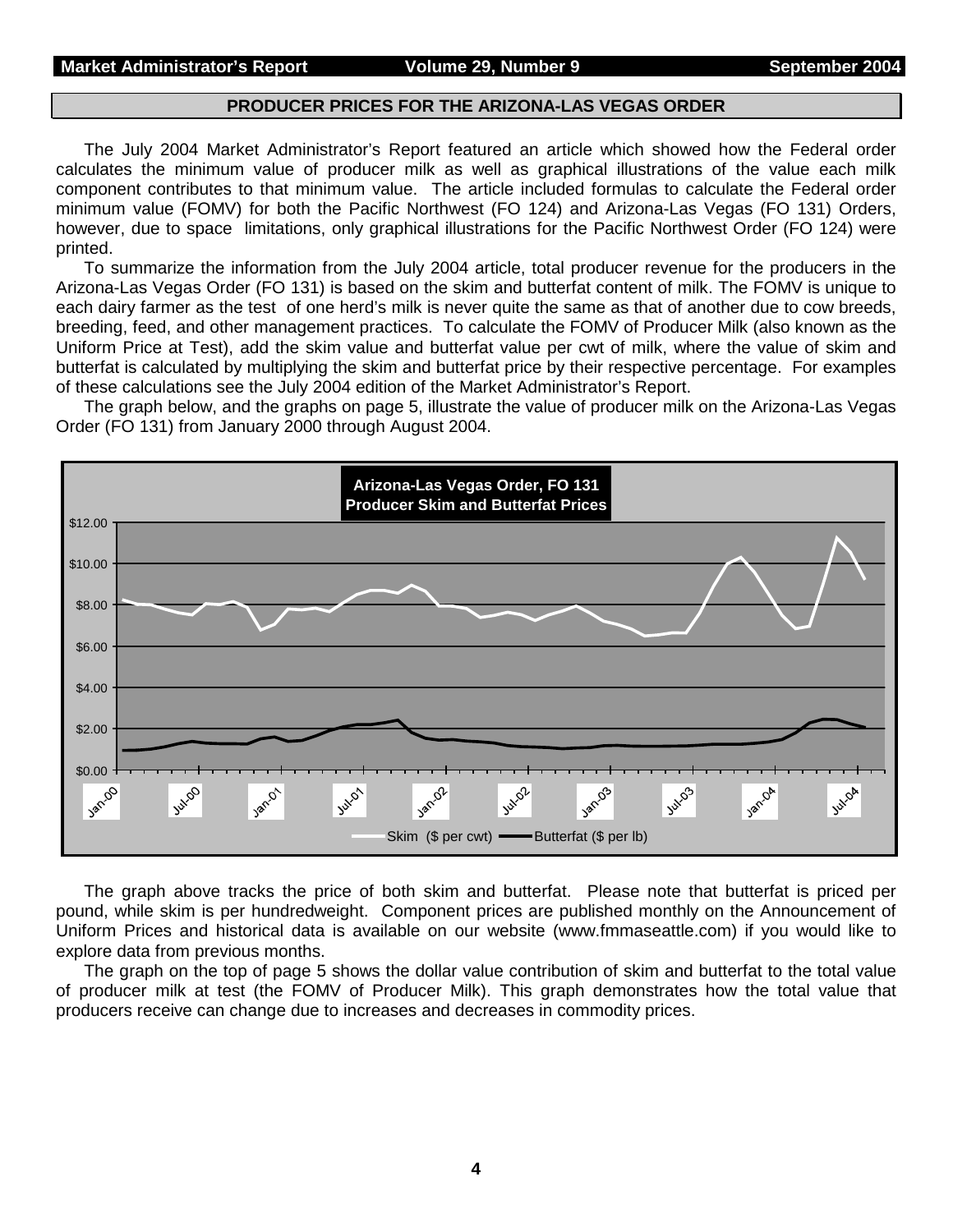#### **Market Administrator's Report Volume 29, Number 9 September 2004**



The graph below shows the Federal Order Class III and the Arizona-Las Vegas Order's uniform price at 3.5 percent butterfat. This graph illustrates that when cheese prices increase rapidly, the Class III price becomes greater than the uniform price. Even though the Class III price is higher than the uniform price, July through October 2003, April and May 2004, the uniform price is increasing during these months. This would be the equivalent to negative producer price differentials on component pricing orders. When the Class III price is above the uniform price, handlers who have Class III producer milk utilization pay monies into the pool that are shared by all producers just as all producers share in the lesser value of Class III when it is lower than the uniform price.

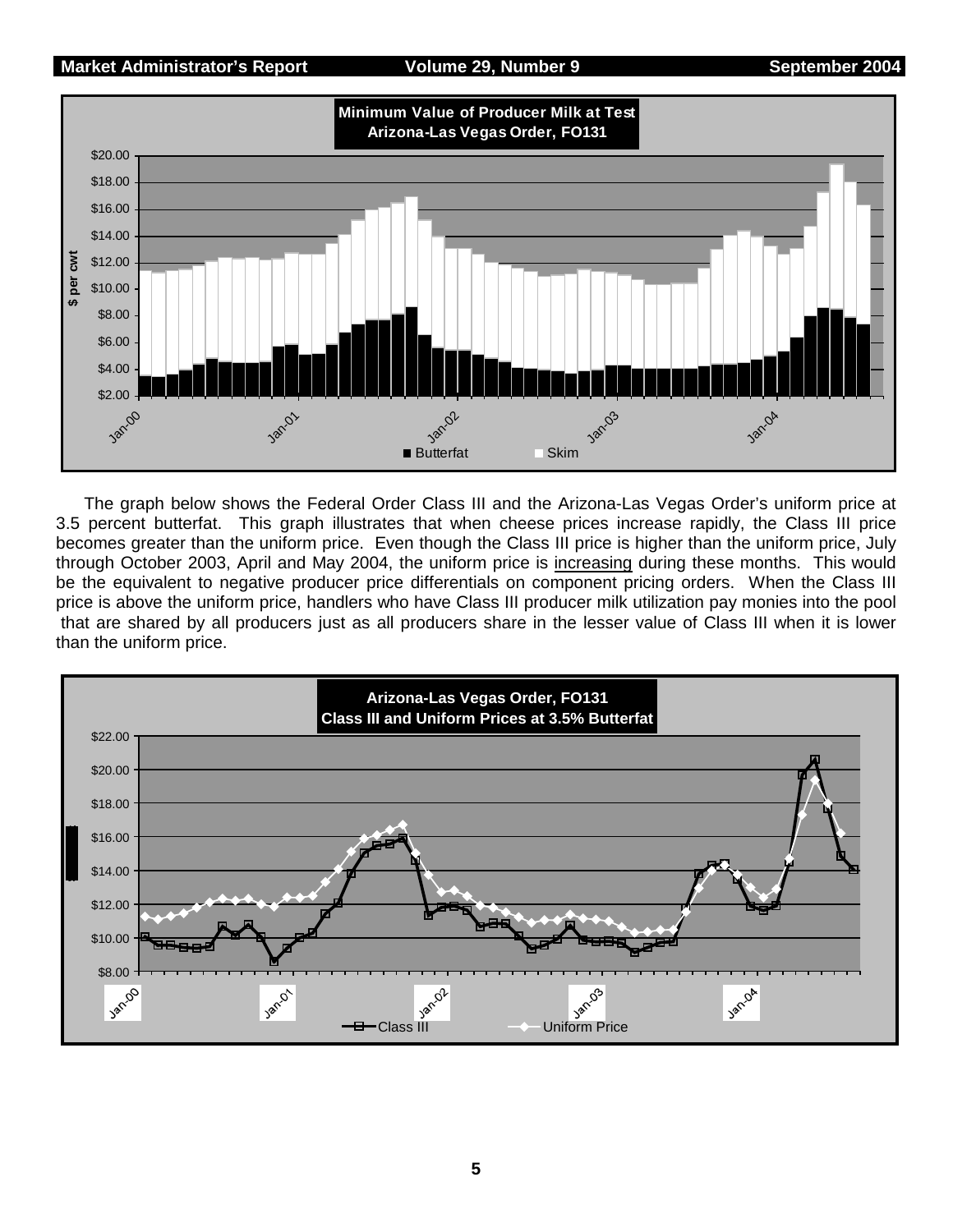## **M O N T H L Y S E L E C T E D S T A T I S T I C S**

| Minimum Class Prices (3.5% B.F.)<br>Class I Milk (\$/cwt.)<br>a dia anala a<br>Class II Milk (\$/cwt.)<br>and a straight<br>Class III Milk (\$/cwt.)<br>$\mathcal{L}^{\mathcal{A}}$ . The same $\mathcal{L}^{\mathcal{A}}$<br>Class IV Milk (\$/cwt.)<br>$\mathcal{L}^{\mathcal{A}}$ , $\mathcal{L}^{\mathcal{A}}$ , $\mathcal{L}^{\mathcal{A}}$ , $\mathcal{L}^{\mathcal{A}}$<br><b>Producer Prices</b> | Aug 2004<br>\$16.52<br>13.13 | Jul 2004       |             |                                 |            |                 |                 |                 |
|----------------------------------------------------------------------------------------------------------------------------------------------------------------------------------------------------------------------------------------------------------------------------------------------------------------------------------------------------------------------------------------------------------|------------------------------|----------------|-------------|---------------------------------|------------|-----------------|-----------------|-----------------|
|                                                                                                                                                                                                                                                                                                                                                                                                          |                              |                | Aug 2003    | Aug 2004<br><b>Jul 2004</b>     | Aug 2003   | Aug 2004        | <b>Jul 2004</b> | Aug 2003        |
|                                                                                                                                                                                                                                                                                                                                                                                                          |                              | \$19.85        | \$12.87     |                                 | \$12.87    | \$16.97         | \$20.30         | \$13.32         |
|                                                                                                                                                                                                                                                                                                                                                                                                          |                              | 14.00          | 10.81       |                                 | 10.81      | 13.13           | 14.00           | 10.81           |
|                                                                                                                                                                                                                                                                                                                                                                                                          | 14.04                        | 14.85          | 13.80       |                                 | 13.80      | 14.04           | 14.85           | 13.80           |
|                                                                                                                                                                                                                                                                                                                                                                                                          | 12.46                        | 13.31          | 10.14       |                                 | 10.14      | 12.46           | 13.31           | 10.14           |
|                                                                                                                                                                                                                                                                                                                                                                                                          |                              |                |             |                                 |            |                 |                 |                 |
| Producer Price Differential (\$/cwt.)                                                                                                                                                                                                                                                                                                                                                                    | \$0.11                       | \$0.89         | \$(2.14)    |                                 | \$(1.70)   | $+$             | ÷               | $\ddot{}$       |
| Butterfat (\$/pound)<br>$\mathbb{Z}^2$ . The set of the $\mathbb{Z}^2$                                                                                                                                                                                                                                                                                                                                   | 1.7941                       | 2.0543         | 1.2514      |                                 | 1.2514     |                 |                 | $+$             |
| Protein (\$/pound)<br>$\mathcal{L}^{\mathcal{A}}$ . The set of the $\mathcal{A}$                                                                                                                                                                                                                                                                                                                         | 2.4663                       | 2.3625         | 3.1438      |                                 | 3.1438     |                 | $\ddot{}$       | $+$             |
| Other Solids (\$/pound)<br>2.121212                                                                                                                                                                                                                                                                                                                                                                      | 0.0676                       | 0.1048         | 0.0026      |                                 | 0.0026     |                 |                 |                 |
| Uniform Skim Price (\$/cwt.)<br>$\mathbf{1}$ $\mathbf{1}$                                                                                                                                                                                                                                                                                                                                                | $+$                          | $+$            | $+$         |                                 | $+$        | 8.34            | 9.27            | 8.89            |
| Uniform Butterfat Price (\$/pound)                                                                                                                                                                                                                                                                                                                                                                       | $+$                          | $\ddot{}$      | $+$         | No data available. FO 135 was   | $+$        | 1.8615          | 2.0710          | 1.2448          |
| Statistical Uniform Price (\$/cwt.)                                                                                                                                                                                                                                                                                                                                                                      | \$14.15                      | \$15.74        | \$11.66     | terminated effective April 1,   | \$12.10    | \$14.56         | \$16.19         | \$12.94         |
| <b>Producer Data</b>                                                                                                                                                                                                                                                                                                                                                                                     |                              |                |             | 2004.                           |            |                 |                 |                 |
| Number of Producers<br>.                                                                                                                                                                                                                                                                                                                                                                                 | 896 *                        | 897            | 705         |                                 | 560        | 93 $*$          | 93              | 106             |
| Avg. Daily Production (lbs.)<br><b>Contract</b>                                                                                                                                                                                                                                                                                                                                                          | 22,314 *                     | 23,303         | 18,997      |                                 | 10,583     | 77,048 *        | 79,244          | 67,940          |
| <b>Number of Handlers</b>                                                                                                                                                                                                                                                                                                                                                                                |                              |                |             |                                 |            |                 |                 |                 |
| Pool Handlers                                                                                                                                                                                                                                                                                                                                                                                            | 29                           | 29             | 28          |                                 | 16         | $\,$ 5 $\,$     | 5               | 6               |
| Producer-Handlers<br>.                                                                                                                                                                                                                                                                                                                                                                                   | $7 *$                        | $\overline{7}$ | 9           |                                 | 5          | $2*$            | $\overline{2}$  |                 |
| Other Plants w/ Class I Use<br>$\sim 100$ km $^{-1}$                                                                                                                                                                                                                                                                                                                                                     | $22 *$                       | 22             | 17          |                                 | 21         | $32*$           | 32              | 34              |
| <b>Producer Milk Ratios</b>                                                                                                                                                                                                                                                                                                                                                                              |                              |                |             |                                 |            |                 |                 |                 |
| Class I<br>and a straightful and a straight                                                                                                                                                                                                                                                                                                                                                              | 28.44%                       | 26.74%         | 40.64%      |                                 | 50.39%     | 37.06%          | 32.39%          | 34.73%          |
| Class II<br>.                                                                                                                                                                                                                                                                                                                                                                                            | 6.90%                        | 7.06%          | 10.55%      |                                 | 16.27%     | 10.82%          | 10.29%          | 8.69%           |
| Class III<br>.                                                                                                                                                                                                                                                                                                                                                                                           | 34.26%                       | 33.01%         | 6.14%       |                                 | 1.89%      | 34.00%          | 34.96%          | 43.16%          |
| Class IV<br>and a straightful and a straight                                                                                                                                                                                                                                                                                                                                                             | 30.40%                       | 33.19%         | 42.67%      |                                 | 31.45%     | 18.12%          | 22.36%          | 13.42%          |
| + Not Applicable.<br>* Preliminary.                                                                                                                                                                                                                                                                                                                                                                      |                              |                |             |                                 |            |                 |                 |                 |
|                                                                                                                                                                                                                                                                                                                                                                                                          |                              |                |             | MONTHLY SUPPLEMENTAL STATISTICS |            |                 |                 |                 |
| <b>Producer-Handler Data</b>                                                                                                                                                                                                                                                                                                                                                                             | <b>Jul 2004</b>              | Jun 2004       | Jul 2003    | <b>Jul 2004</b><br>Jun 2004     | Jul 2003   | <b>Jul 2004</b> | Jun 2004        | <b>Jul 2003</b> |
| Production                                                                                                                                                                                                                                                                                                                                                                                               | 21,084,006                   | 20,778,455     | 24,306,500  |                                 | 2,374,403  | R               | R               | R               |
| Class I Use<br>.                                                                                                                                                                                                                                                                                                                                                                                         | 17,183,783                   | 16,574,845     | 17,036,352  |                                 | 1,557,164  | R               | $\mathsf{R}$    | R               |
| % Class I Use<br>and a straight and a straight                                                                                                                                                                                                                                                                                                                                                           | 81.50%                       | 79.77%         | 70.09%      |                                 | 65.58%     | R               | R               | R               |
| <b>Class I Route Disposition In Area</b>                                                                                                                                                                                                                                                                                                                                                                 |                              |                |             | No data available. FO 135       |            |                 |                 |                 |
| By Pool Plants<br>and a straight                                                                                                                                                                                                                                                                                                                                                                         | 155,672,843                  | 149,169,386    | 154,170,387 | was terminated effective April  | 67,459,518 | 71,045,045      | 68,967,776      | 73,372,673      |
| By Producer-Handlers<br><b>Contractor</b>                                                                                                                                                                                                                                                                                                                                                                | 15,880,090                   | 15,921,353     | 17,264,132  | 1, 2004.                        | 1,555,818  | 1/              | 1/              |                 |
| By Other Plants                                                                                                                                                                                                                                                                                                                                                                                          | 2,549,090 *                  | 4,715,677      | 1,777,867   |                                 | 3,208,177  | 32,700,232 *    | 32,881,927      | 31,133,759      |
| Total                                                                                                                                                                                                                                                                                                                                                                                                    | 174.102.023                  | 169.806.416    | 173.212.386 |                                 | 72,223,513 | 103.745.277     | 101.849.703     | 104.506.432     |

|  | ٦ |
|--|---|
|  |   |
|  |   |
|  |   |
|  | Ξ |
|  |   |
|  |   |
|  |   |
|  |   |

**Preliminary.** The restricted of  $R =$  Restricted. Not included. 11 Restricted. Included with other plants.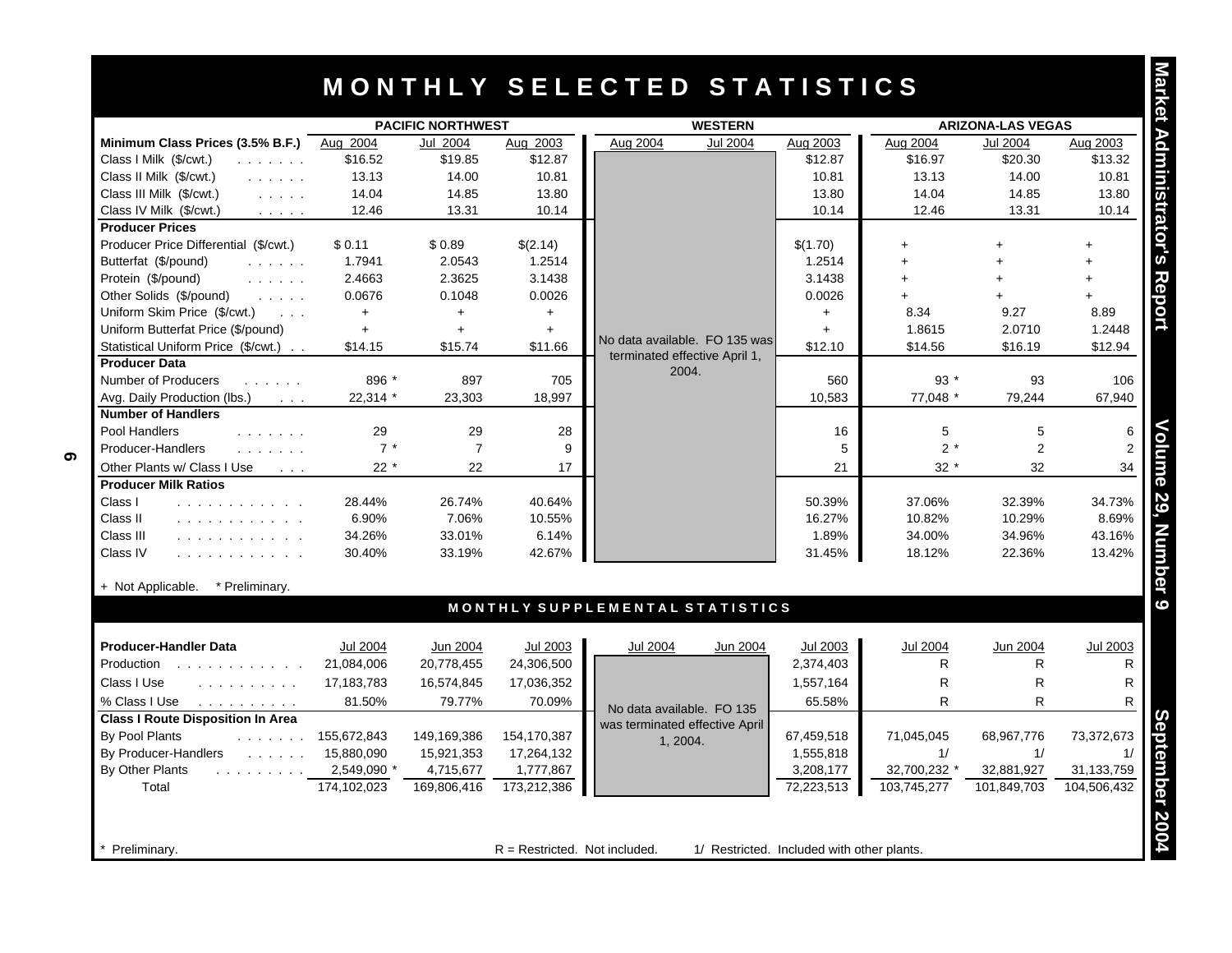## **MONTHLY STATISTICAL SUMMARY**

| <b>MONTHLY STATISTICAL SUMMARY</b>                                                              |                                           |                   |             |                                          |                 |             |             |                   |             |
|-------------------------------------------------------------------------------------------------|-------------------------------------------|-------------------|-------------|------------------------------------------|-----------------|-------------|-------------|-------------------|-------------|
| (Product pounds based upon reports of handlers)                                                 |                                           |                   |             |                                          |                 |             |             |                   |             |
| <b>Market</b>                                                                                   |                                           |                   |             |                                          |                 |             |             |                   |             |
| RECEIPTS, UTILIZATION AND                                                                       |                                           | PACIFIC NORTHWEST |             |                                          | <b>WESTERN</b>  |             |             | ARIZONA-LAS VEGAS |             |
| CLASSIFICATION OF MILK                                                                          | Aug 2004                                  | <b>Jul 2004</b>   | Aug 2003    | Aug 2004                                 | <b>Jul 2004</b> | Aug 2003    | Aug 2004    | <b>Jul 2004</b>   | Aug 2003    |
| TOTAL PRODUCER MILK                                                                             | 619,800,378                               | 647,997,621       | 415,182,551 |                                          |                 | 183,719,310 | 222,128,323 | 228,460,542       | 223,250,046 |
| RECEIPTS FROM OTHER SOURCES                                                                     | 20,438,454                                | 15,590,228        | 134,325,745 |                                          |                 | 9,543,422   | 6,665,184   | 32,587,504        | 5,559,230   |
| OPENING INVENTORY                                                                               | 29,964,099                                | 35,854,823        | 29,577,600  |                                          |                 | 16,665,872  | 11,922,150  | 12,729,228        | 12,405,449  |
| TOTAL TO BE ACCOUNTED FOR 670,202,931                                                           |                                           | 699,442,672       | 579,085,896 |                                          |                 | 209,928,604 | 240,715,657 | 273,777,274       | 241,214,725 |
|                                                                                                 |                                           |                   |             |                                          |                 |             |             |                   |             |
| UTILIZATION OF RECEIPTS                                                                         |                                           |                   |             |                                          |                 |             |             |                   |             |
| Whole milk                                                                                      | 29,501,671                                | 29,247,482        | 29,365,676  |                                          |                 | 12,170,258  | 20,260,155  | 19,899,765        | 22,921,236  |
| Flavored milk & milk drinks                                                                     | 7,604,190                                 | 6,405,537         | 7,135,282   |                                          |                 | 4,439,561   | 5,280,022   | 2,569,361         | 5,259,847   |
| 2% milk                                                                                         | 68,495,136                                | 69,361,092        | 68,464,456  |                                          |                 | 28,540,574  | 30,993,354  | 29,730,203        | 28,194,034  |
| 1% milk                                                                                         | 22,937,279                                | 22,805,552        | 22,482,250  |                                          |                 | 13,807,643  | 9,778,629   | 8,614,489         | 8,732,299   |
| Skim milk                                                                                       | 25,640,612                                | 26,440,750        | 25,758,816  |                                          |                 | 8,484,202   | 10,222,739  | 9,718,982         | 9,339,945   |
| Buttermilk                                                                                      | 1,350,833                                 | 1,412,430         | 1,419,813   |                                          |                 | 574,557     | 547,925     | 512,245           | 521,848     |
| CLASS I ROUTE DISP. IN AREA                                                                     | 155,529,721                               | 155,672,843       | 154,626,293 |                                          |                 | 68,016,795  | 77,082,824  | 71,045,045        | 74,969,209  |
| Class I dispositions out of area                                                                | 13,275,000                                | 14,248,773        | 13,462,341  |                                          |                 | 22,668,562  | 3,838,527   | 3,571,758         | 3,997,912   |
| Other Class I usage                                                                             | 21,784,308                                | 18,342,170        | 17,519,745  |                                          |                 | 16,275,100  | 6,698,456   | 5,011,592         | 7,663,768   |
| TOTAL CLASS I USE. 790,589,029                                                                  |                                           | 188,263,786       | 185,608,379 |                                          |                 | 106,960,457 | 87,619,807  | 79,628,395        | 86,630,889  |
| TOTAL CLASS II USE                                                                              | 54,323,244                                | 56,421,837        |             | 48,138,812 No data available. FO 135 was |                 | 36,511,261  | 24,887,172  | 24,363,750        | 20,013,480  |
| TOTAL CLASS III USE                                                                             | 215,847,523                               | 214,369,809       | 132,703,784 | terminated April 1, 2004.                |                 | 3,833,878   | 76,166,999  | 80,632,466        | 97,676,557  |
| TOTAL CLASS IV USE 209,443,135                                                                  |                                           | 240,387,240       | 212,634,921 |                                          |                 | 62,623,008  | 52,041,679  | 89,152,663        | 36,893,799  |
| TOTAL ACCOUNTED FOR                                                                             | 670.202.931                               | 699.442.672       | 579,085,896 |                                          |                 | 209,928,604 | 240,715,657 | 273,777,274       | 241,214,725 |
|                                                                                                 |                                           |                   |             |                                          |                 |             |             |                   |             |
| CLASSIFICATION OF RECEIPTS                                                                      |                                           |                   |             |                                          |                 |             |             |                   |             |
| Producer milk:<br>Class I                                                                       | 176,297,263<br>$\mathcal{L}(\mathcal{L})$ | 173,345,926       | 168,746,417 |                                          |                 | 92,574,723  | 82,314,611  | 74,004,450        | 77,531,215  |
| Class II                                                                                        | 42,758,887<br>$\mathbf{r}$                | 45,732,535        | 43,785,877  |                                          |                 | 29,884,340  | 24,036,951  | 23,506,773        | 19,401,506  |
| Class III                                                                                       | 212,335,236                               | 213,872,447       | 25,499,161  |                                          |                 | 3,477,572   | 75,527,128  | 79,867,910        | 96,350,477  |
| Class IV                                                                                        | 188,408,992<br>$\sim$                     | 215,046,713       | 177,151,096 |                                          |                 | 57,782,675  | 40,249,633  | 51,081,409        | 29,966,848  |
| Class I<br>Other receipts:                                                                      | 14,291,766                                | 14,917,860        | 16,861,962  |                                          |                 | 14,385,734  | 18,587,334  | 45,316,732        | 17,964,679  |
| Class II                                                                                        | 11,564,357<br>$\mathcal{L}^{\mathcal{L}}$ | 10,689,302        | 4,352,935   |                                          |                 | 6,626,921   | 1/          | 1/                | 1/          |
| Class III                                                                                       | 3,512,287<br>$\mathbf{r}$                 | 497,362           | 107,204,623 |                                          |                 | 356,306     | 1/          | 1/                | 1/          |
| Class IV                                                                                        | 21,034,143                                | 25,340,527        | 35,483,825  |                                          |                 | 4,840,333   | 1/          | 1/                | 1/          |
| Avg. daily producer receipts<br>$\mathcal{L}^{\pm}$ , $\mathcal{L}^{\pm}$ , $\mathcal{L}^{\pm}$ | 19,993,561                                | 20,903,149        | 13,392,986  |                                          |                 | 5,926,429   | 7,165,430   | 7,369,695         | 7,201,614   |
| Change From Previous Year                                                                       | 49.28%                                    | 57.48%            | -38.98%     |                                          |                 | $-59.65%$   | $-0.50%$    | $-6.31%$          | $-0.66%$    |
| Avg. daily Class I use<br>and a contract of                                                     | 6,148,033                                 | 6,073,025         | 5,987,367   |                                          |                 | 3,450,337   | 2,826,445   | 2,568,658         | 2,794,545   |
| Change From Previous Year<br>$\sim$ $\sim$                                                      | 2.68%                                     | 0.68%             | $-4.52%$    |                                          |                 | $-1.87%$    | 1.14%       | $-10.72%$         | $-0.60%$    |
| 1/ Restricted - Included with Class I.                                                          |                                           |                   |             |                                          |                 |             |             |                   |             |

 $\blacktriangleleft$